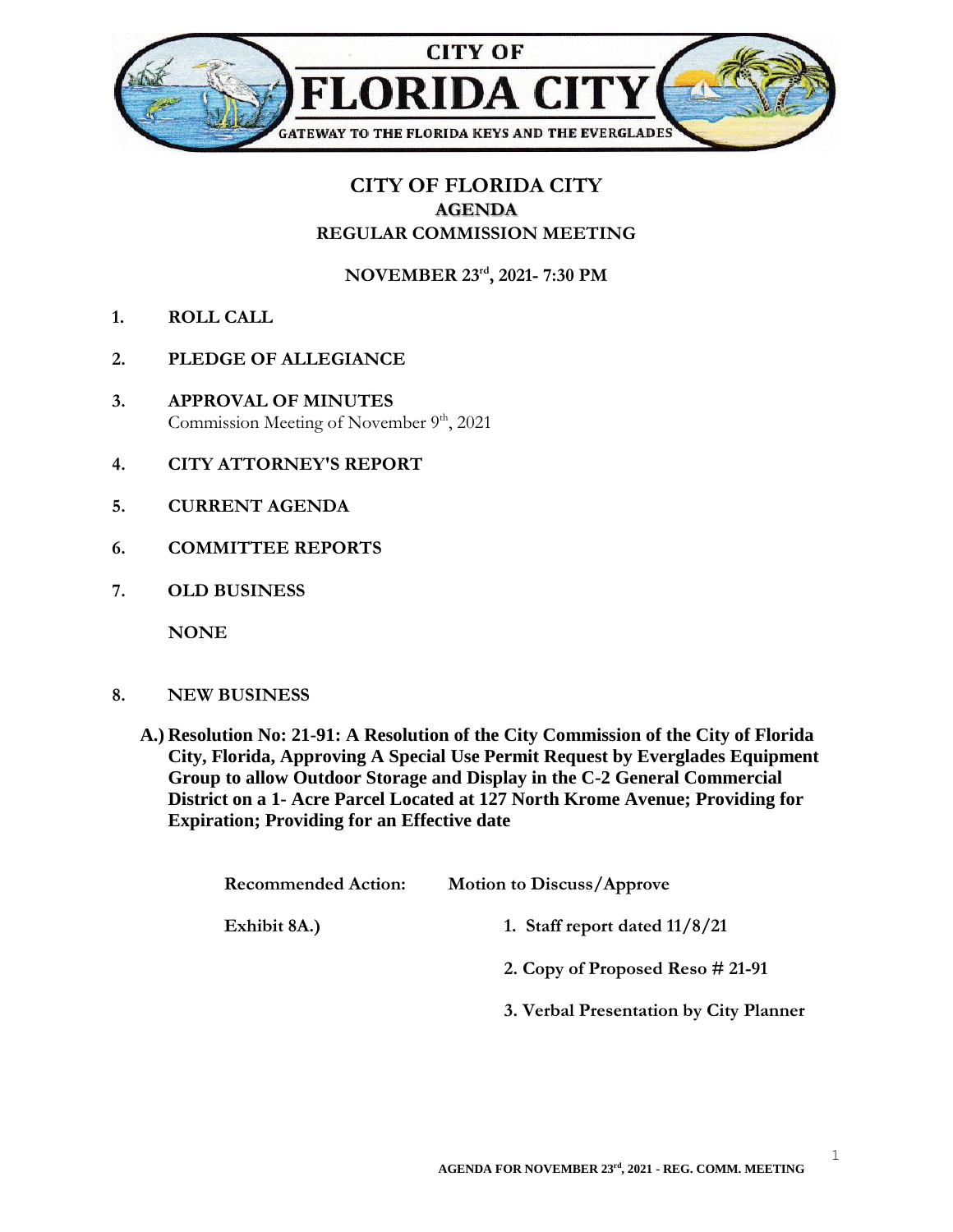**B.) Resolution No: 21-92: A Resolution of the City Commission of the City of Florida City, Florida, Requesting that the Florida Department of Transportation Retain and Improve the Existing On-Street parking on West palm Drive Between Krome Avenue and 6th Avenue As part of the department's Planned West Palm Drive Resurfacing Project**

| <b>Recommended Action:</b> | <b>Motion to Discuss/Approve</b>       |
|----------------------------|----------------------------------------|
| Exhibit 8B.)               | 1. Staff Report dated $11/16/21$       |
|                            | 2. Copy of Proposed Reso # 21-92       |
|                            | 3. Verbal Presentation by City Planner |

**C.) First Reading: Ordinance No: 21-14: An Ordinance of the City of Florida City, Florida, Adopting a New Transit Oriented Development Zoning District in Chapter 62 of the Florida City Code Pursuant to Comprehensive Development Master Plan Land Use Policy 13D; Providing for Severability; Providing for Codification; and Providing for an effective date**

| <b>Recommended Action:</b> | <b>Motion to Discuss/Approve</b>       |
|----------------------------|----------------------------------------|
| Exhibit 8C.)               | 1. Staff Report dated $11/8/21$        |
|                            | 2. Copy of Proposed Ord $\#$ 21-14     |
|                            | 3. Verbal Presentation by City Planner |
|                            | 4. Attachments                         |